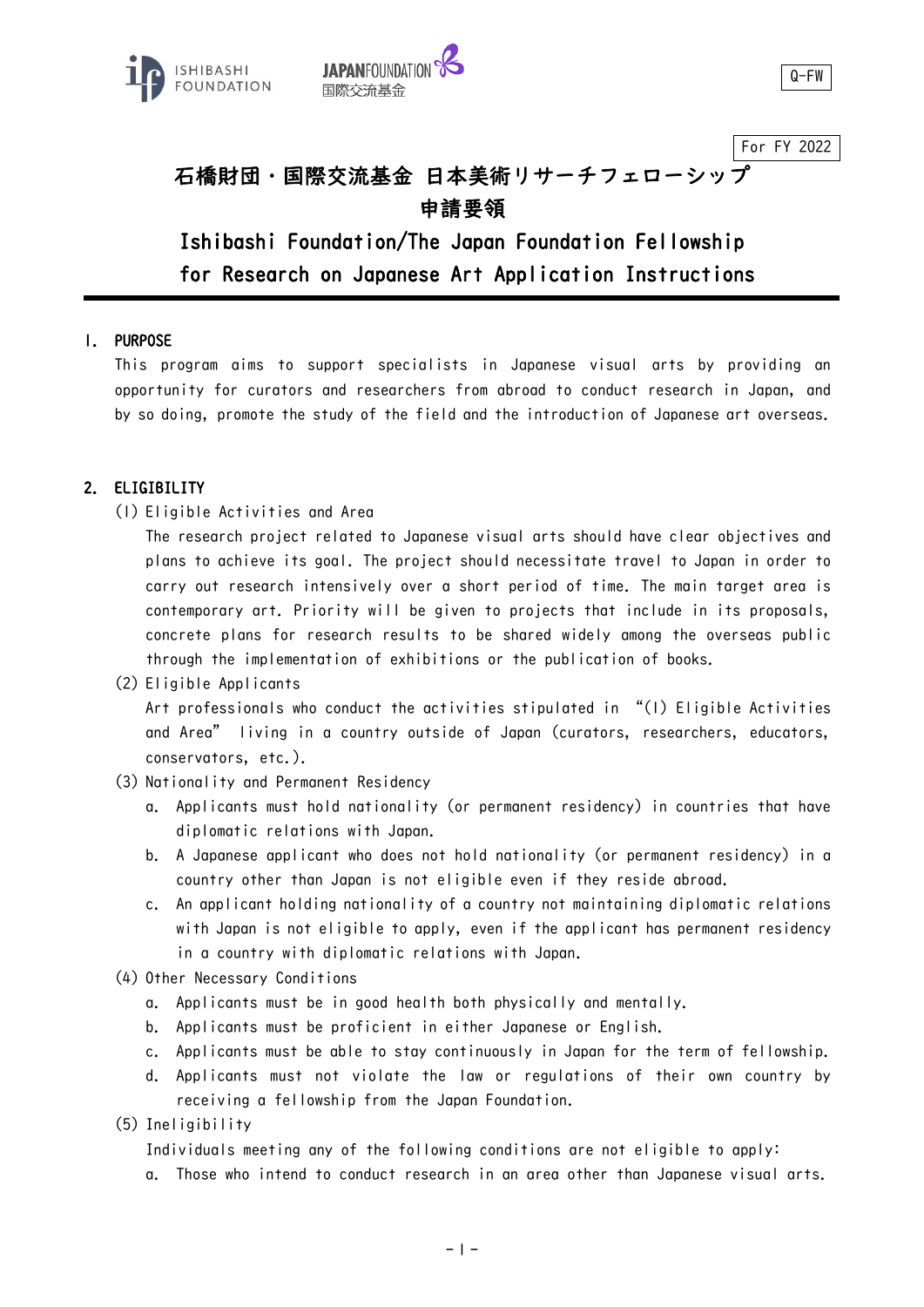

- b. Those who intend to create artworks.
- c. Undergraduates; Master ' s degree candidates; those intending to enroll in undergraduate or Master's courses at universities in Japan; or graduates who are to pursue Ph.D. courses in Japan.
- d. Those who intend to use this Fellowship for political or religious purposes.
- e. Those who intend to work for profit-making or fund-raising purposes.
- f. Those who intend to enhance Japanese-language ability.
- g. Those who plan to receive other grants concurrently with this Fellowship.
- h. Those who apply for other grant program of the Japan Foundation in the same fiscal year.

### 3. BENEFITS

(1) Fellowship Period

21 days to 59 days

- (2) Grant Coverage
	- The following are provided to successful applicants (hereinafter called "Fellow(s)").
	- a. Per Diem: JPY 17,000/day
	- b. Airfare: Round-trip discount economy-class airfare (the most direct route)
	- c. Insurance: Overseas traveler's insurance policy (The insurance coverage will be determined by the Japan Foundation.)
	- d. Research Allowance: Actual amount, up to JPY 100,000 (Items eligible for coverage will be specified separately.)

### 4. SELECTION POLICY

In addition to the contents, significance and viability of the proposed research, we will take into consideration whether the proposal is in accordance with the Japan Foundation' s mission. We will also take personal qualifications, such as the applicant's career and achievements, as important criteria for the reviewing process.

- (1) The purpose and goal of research should be clear, and the goal should be achievable during the proposed term of fellowship.
- (2) Research in Japan should be essential to the project.
- (3) The project should be planned in a concrete and practical framework and the proposed term of fellowship should be of an appropriate length that enables the achievement of the project goal.
- (4) Applicants should hold notable achievements in their respective fields. The proposed project should be consistent with these achievements and should potentially make future contributions to the field.
- (5) Applicants should have potential for future development as Japanese art experts.
- (6) Achievements based upon the fellowship should extend beyond the applicant's individual output and be shared with society at large through exhibitions and publications.
- (7) Priority will be given to applicants who are likely to present the results of their research shortly after the completion of their fellowship.
- (8) Applicants should potentially contribute to the development of their research field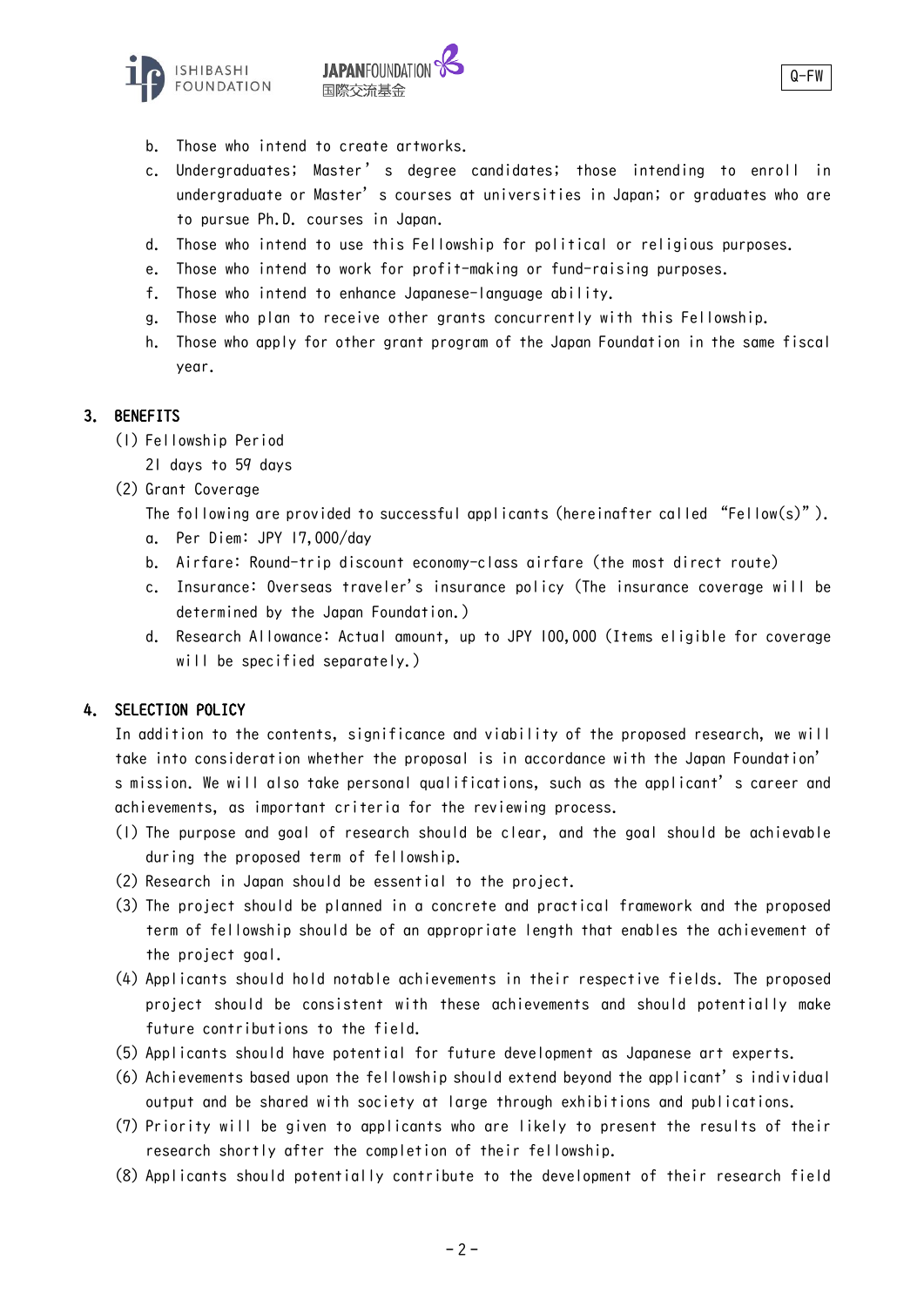



and the establishment of its infrastructure.

### 5. APPLICATION PROCEDURES

- (1) Where you can obtain an application form An application form can be downloaded from the website of the Japan Foundation. URL:<https://www.jpf.go.jp/e/program/culture.html>
- (2) Submission of an application form and the deadline

Submit the application form (one original and one photocopy) to the local Japan Foundation overseas office by December 1, 2021. If there are no Japan Foundation offices in the applicant's country, the applicant should submit applications to the nearest Japanese diplomatic mission (Embassy or Consulate-General of Japan). (cf. "12. Contact")

Q-FW

- (3) Points to be Noted
	- a. We do not accept applications via E-mail or FAX. Due to the influence of COVID-19, it may take longer than usual to send in your application, so please allow sufficient time to meet the deadline. If there are significant difficulties in the preparation and mailing of the required documents due to social conditions during the application period, please contact the above and ask for instructions.
	- b. Applications not submitted on the Japan Foundation's official forms will not be accepted.
	- c. All documents submitted will not be returned.
	- d. Applications received after the deadline will not be considered.
	- e. Multiple applications from the same applicant will make all applications invalid.

### 6. RESULTS NOTIFICATION

- (1) The results will be announced to the applicants by the end of April 2022 by the Japan Foundation Headquarters or its overseas offices. (The Japan Foundation will not announce the results of the screening to referees of the applicants.)
- (2) The Japan Foundation cannot discuss the reason of results.

### 7. NUMBER OF APPROVED APPLICATION

(1) The number of approved/applications in the previous year was 11/22. (2) For details, please see our website: [https://www.jpf.go.jp/e/project/culture/exhibit/exchange/fellow\\_ishibashi/index.html](https://www.jpf.go.jp/e/project/culture/exhibit/exchange/fellow_ishibashi/index.html)

#### 8. BASIC TERMS AND CONDITIONS

- (1) Grant programs of the Japan Foundation are operated in accordance with the relevant laws and regulations of the Foundation.
- (2) This fellowship is tenable only in Japan.
- (3) The fellowship's Beginning Date for the fiscal 2022-2023 must fall between June 1, 2022 and March 15, 2023.
- (4) In principle, no change of the Beginning Date (date of arrival in Japan) or of the End Date (date of departure from Japan) of the fellowship will be allowed. If a Fellow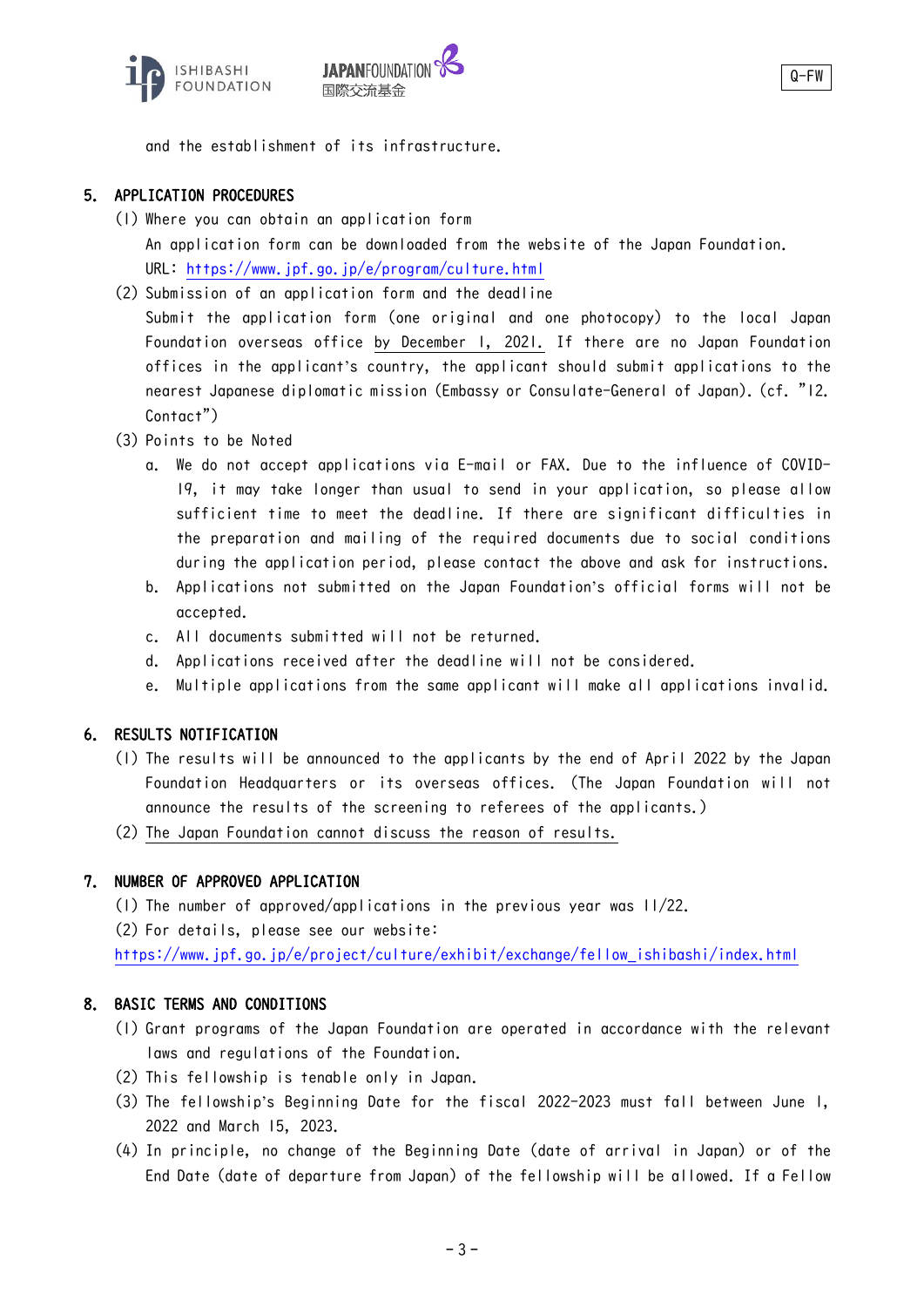

must change these dates for unavoidable reasons, he/she must obtain the Foundation's approval beforehand.

- (5) No extension of the duration of the fellowship can be allowed for any reason whatsoever.
- (6) Leaving Japan temporarily is not approved in principle.
- (7) If a successful applicant is offered any other grant or fellowship whose duration overlaps with that of this fellowship, he/she must decline either this fellowship or the other grant/fellowship for the overlapping period.
- (8) Applicants are responsible for making the necessary arrangements with institutions/individuals who will support and cooperate with them during the fellowship period. Fellows are also responsible for finding their own accommodations.

### 9. OBLIGATIONS

- (1) Fellows are expected to devote their full time to the pursuit of the goals described in their applications in Japan.
- (2) Fellows are responsible for all causes and effects resulting from his/her activities during the fellowship. The Japan Foundation shall not be responsible or liable for any illnesses or accidents that occur during the fellowship period.
- (3) Fellows must attend an orientation and a wrap-up session held at the Japan Foundation Headquarters in Tokyo shortly after arriving in Japan and just before leaving Japan. Therefore, Fellows are expected to arrange their international flight to and from Tokyo.
- (4) Fellows are to submit a final report and the outcome of the project (i.e. books or reports, etc.) to the Japan Foundation.
- (5) If Fellows are mentioned in the media during the fellowship period, Fellows are, in principle, to specify that they are in Japan with support from the Ishibashi Foundation/The Japan Foundation Fellowship for Research on Japanese Art.
- (6) Fellows are required to acknowledge support from the Ishibashi Foundation/The Japan Foundation Fellowship for Research on Japanese Art when the outcome of the fellow's research project is publicized or presented to the public.
- (7) Should there be any transgressions of the above and regulations of the Japan Foundation, the fellowship will be revoked, and the Japan Foundation may ask for a refund of the entire sum and additional penalty charges (if any) from the Fellow.
- (8) Fellows may be asked to give a public lecture based on his/her research theme during the fellowship period.
- (9) The Japan Foundation is intolerant of any fraudulent activity from the application process through the project period. Committing any form of fraud with regard to the Japan Foundation subsidies etc. could result in penalty measures such as revocation of decision to provide fellowships in whole or in part, request return of benefits including additional charges and late payment charges, suspension of the application for a certain period of time, and/or other legal actions (Ref. "Act on Regulation of Execution of Budget Pertaining to Subsidies, etc." (Act No. 179 of 1955)).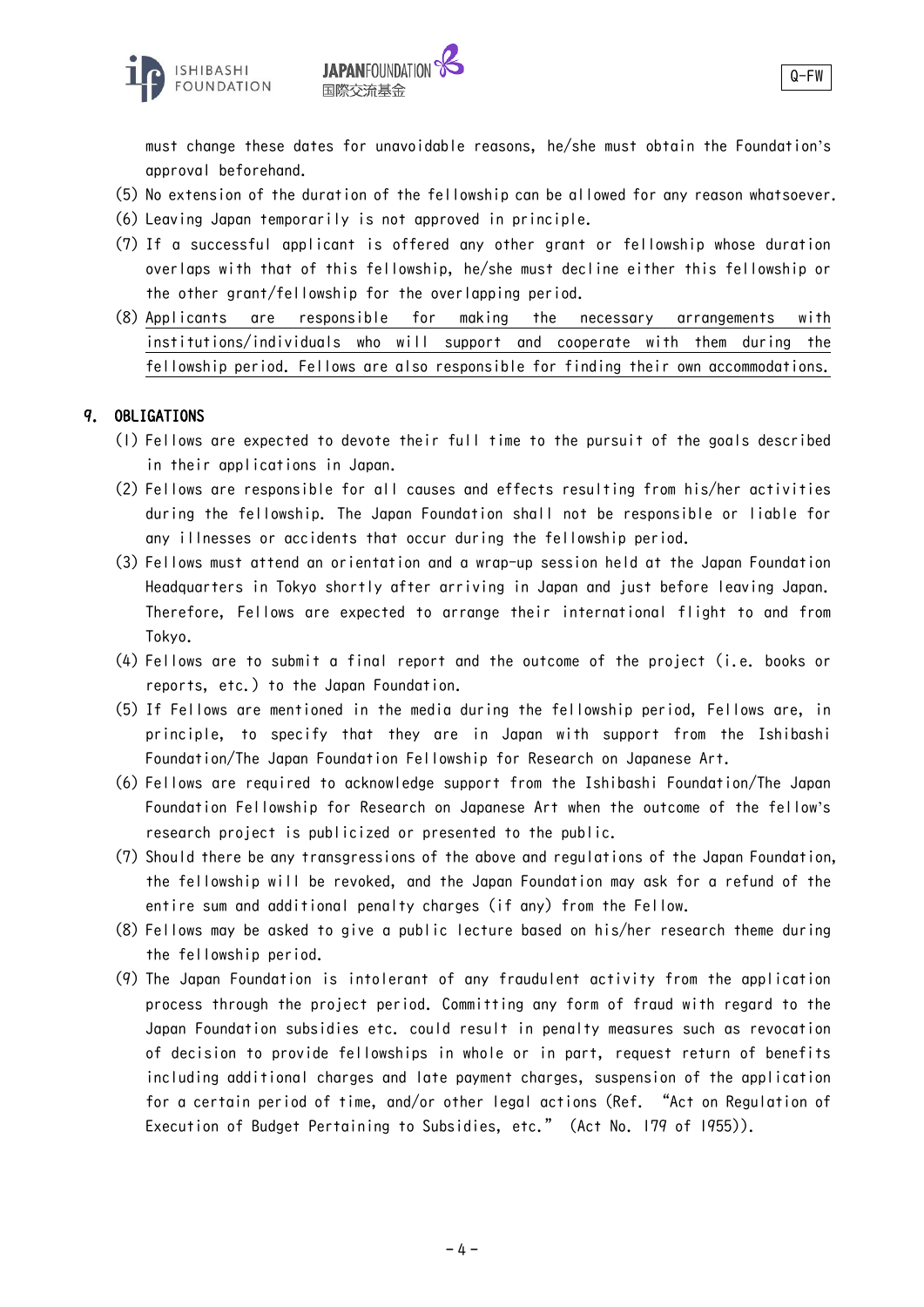

### 10. DISCLOSURE OF INFORMATION

- (1) Details of projects supported by the Japan Foundation (e.g., the name of the applicant, project descriptions) will be made public in the Kokusai Koryu Kikin Jigyo Jisseki (Detailed Annual Reports of the Japan Foundation), on the Japan Foundation's website, and in other public-relations materials.
- (2) When a request for information based on the "Act on Access to Information Held by Independent Administrative Agencies" (Act No. 140 of 2001), is received, materials such as submitted application forms will be disclosed (unless stipulated by laws as not to be disclosed).

### 11. HANDLING OF PERSONAL INFORMATION

- (1) The Japan Foundation handles personal information appropriately and in accordance with the "Act on the Protection of Personal Information Held by Incorporated Administrative Agencies, etc." (Act No. 59 of 2003) (the "Act") and other applicable laws. Details of the Japan Foundation's privacy policy can be reviewed at the following website: <https://www.jpf.go.jp/e/privacy>
- (2) The Japan Foundation uses personal information on the application documents, project reports, and deliverables (including, without limitation, photographs taken during or prior to this program) (the "Information") for screening, implementation, and evaluation procedures of the project. They may also be used for the following purposes:
	- a. Provided information, such as names, job and position, affiliation, project duration, and project description, etc. are published in the Kokusai Koryu Kikin Jigyo Jisseki (Detailed Annual Reports of the Japan Foundation), the Annual Report, on the Japan Foundation's website, and in other public-relations materials. They are also used in compiling statistics and released to the press for publicity purposes.
	- b. There may be cases in which this Information is disclosed to the extent necessary to
		- (a) Ministry of Foreign Affairs of Japan, Embassies or Consulates-General of Japan, etc. at the place where participant lives in order to applies for a visa, etc.
		- (b) Airline companies, insurance companies or their agencies, etc. in order to cover your activity during your stay in Japan by an overseas traveler's personal accident insurance, etc.
		- (c) Outside consultants in order to facilitate the screening process and the evaluation of the results of projects.
		- (d) Other fellows for the purpose of exchange of information.
		- (e) Hosting institution(s) and individual(s).
	- c. There may also be cases in which the Japan Foundation sends questionnaires to the addresses written on the application documents after the project has ended.
	- d. There may also be cases in which the Japan Foundation uses the information written on the application form to contact the applicants to inform them of other Japan Foundation activities.
	- e. The Information may be used or provided for purposes other than those listed in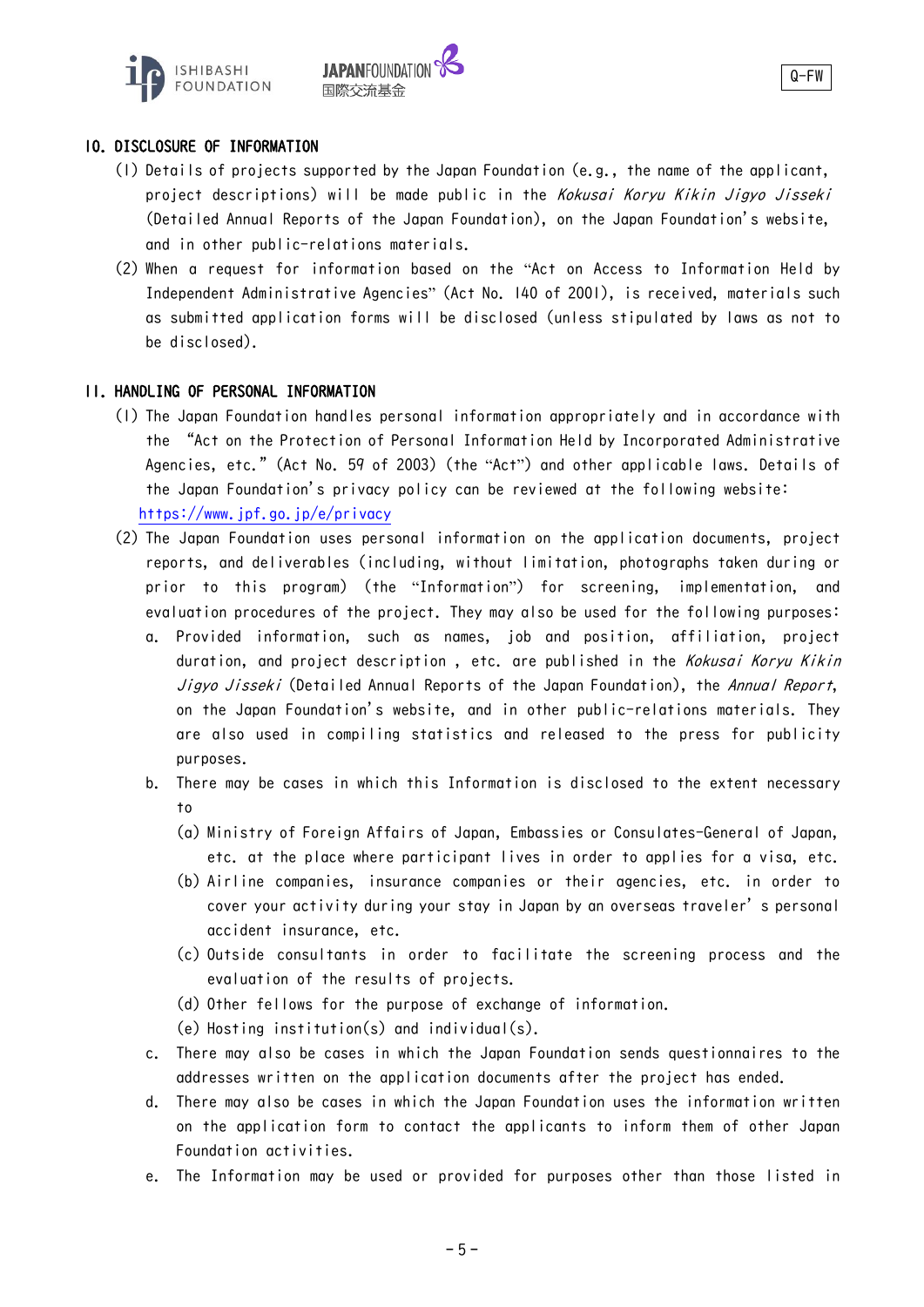



items (a) to (e) above, in the cases provided under Article 9, Paragraph 2 of the Act, such as cases where such Information is provided to a government agency, an independent administrative institution, a local government or a local independent administrative institution (the "Government Agency, etc.") which uses such Information to the extent necessary for executing its duty or business stipulated by the laws and regulations and where there are reasonable grounds for using the Information.

- (3) Applicants are requested to inform all individuals whose personal information appears on the application materials that the above-mentioned policy shall also apply to those individuals' personal information.
- (4) It is considered that by applying to this program, participants agree to the use of personal information for the above-mentioned policy.

### 12. Response to the Spread of the COVID-19

Depending on the impacts of widespread novel coronavirus, appropriate measures may be required when implementing the project in accordance with the regulations and instructions of the relevant authorities. Please understand that the Japan Foundation may unavoidably revoke its grant decision, change the substance of its grant or the conditions attached, or request the Fellows to modify their plan including their original Fellowship start date as a result of changes in circumstances that have occurred after the decision to provide the grant.

### 13. CONTACT

- (1) Prior to application, please contact the nearest Japan Foundation overseas offices to confirm the submission destination and qualification. If there are no Japan Foundation offices in your country/area, please contact the nearest Japanese diplomatic mission.
	- The Japan Foundation Overseas Offices: https://www.jpf.go.jp/e/world/index.html
	- Japanese Diplomatic Missions: https://www.mofa.go.jp/about/emb\_cons/mofaserv.html
- (2) For further inquiries, please contact the following sections of the Japan Foundation Headquarters:

The Japan Foundation (Headquarters) Arts and Culture Department Visual Arts Section TEL +81-(0)3-5369-6061 / E-mail: [va@jpf.go.jp](mailto:va@jpf.go.jp)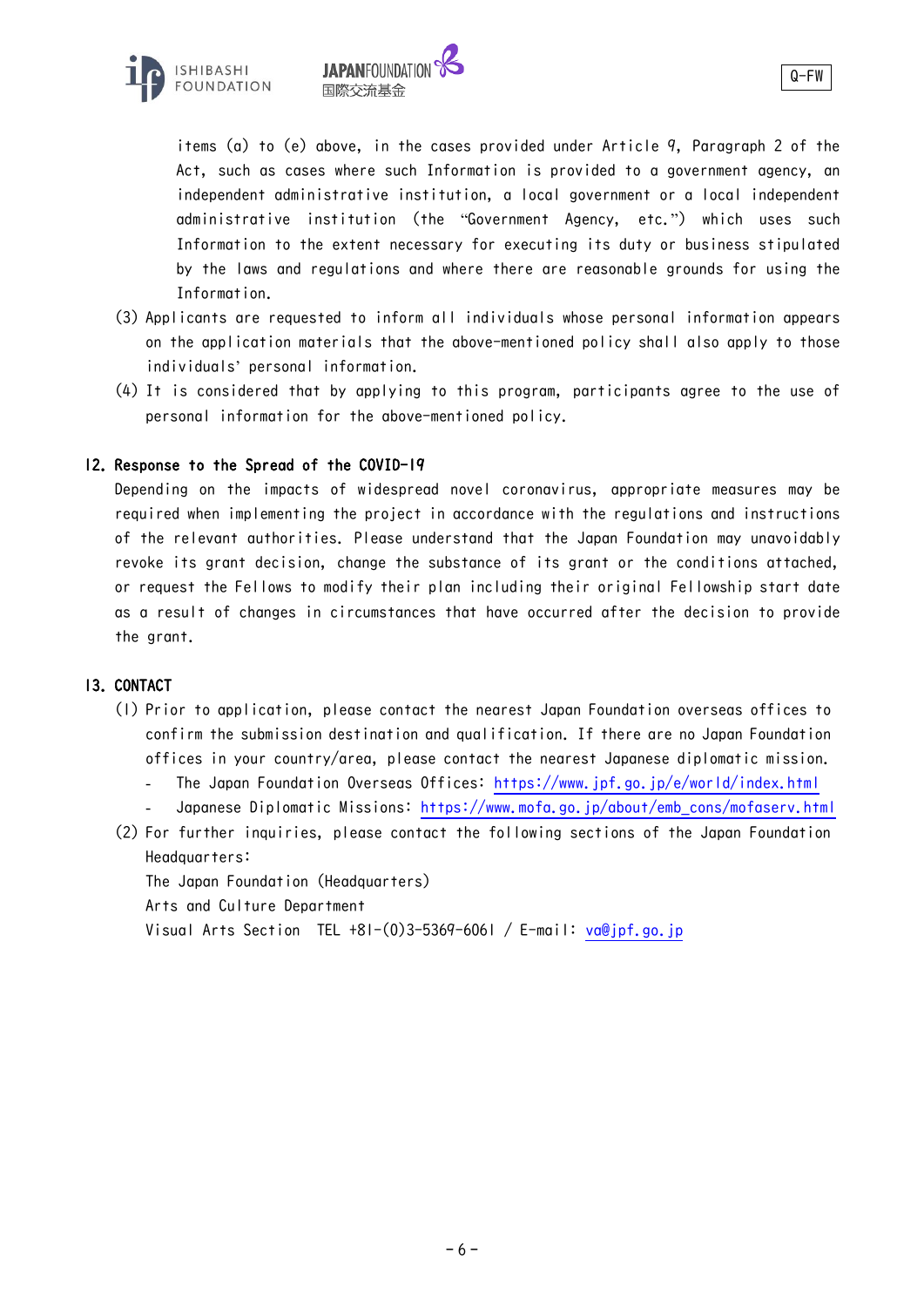

### Instructions to Fill in the Application Form

### GENERAL INSTRUCTIONS

- (1) These materials include:
	- a. Application Form (six pages);
	- b. Reference Form (two copies).
- (2) Please read the Application Instructions stated above and the following instructions carefully before you complete these forms. If these instructions are not followed properly, the applicant will not be considered for a fellowship.
- (3) Please use only the space given on the application form except where indicated.
- (4) The application form should be filled out in Japanese or in English. Applications submitted in other languages will not be accepted.
- (5) Applicants are required to print (use block letters) when filling out the application form in handwriting.

### APPLICATION FORM

### 1. APPLICANT (Pages 1-2)

- (1) Name: Those who have names in Chinese characters should give their names both in Chinese characters and the Roman alphabet. Other candidates should write only in the Roman alphabet.
- (2) Nationality/Permanent residency: List all nationalities (citizenships) and permanent residencies held.
- (3) Current address: Give the address of your current residence.
- (4) Profession: Give the name of the institution with which you are affiliated in English or in Japanese. Give your own position and specialization either in Japanese or in English.
- (5) Contact information: Give the contact information of your institution or address of your current residence. Please promptly notify any change of your current address and contact information to the relevant Japan Foundation office or Japanese diplomatic mission where you have submitted the application.
- (6) Higher Education: Begin with the most recent degree to the bachelor's degree. Indicate the degree earned, date, discipline, and name and address of the institution.
- (7) Employment: Begin with the most recent position. List all institutions or organizations where employed, the positions held, and the periods of employment.
- (8) Major works and publications: Give the titles of your major works or publications, of occasions or symposiums at which you have presented your works or papers, and of exhibitions which you have curated, focusing on research relevant to the applying project, if the applicant has conducted any. Please also indicate awards and prizes you have received, with relevant dates. Indicate the titles of your master's and doctoral theses, as well as the dates and universities on/from which they were awarded.
- (9) Japanese-Language Proficiency: Check the column corresponding to the level of your Japanese-language ability.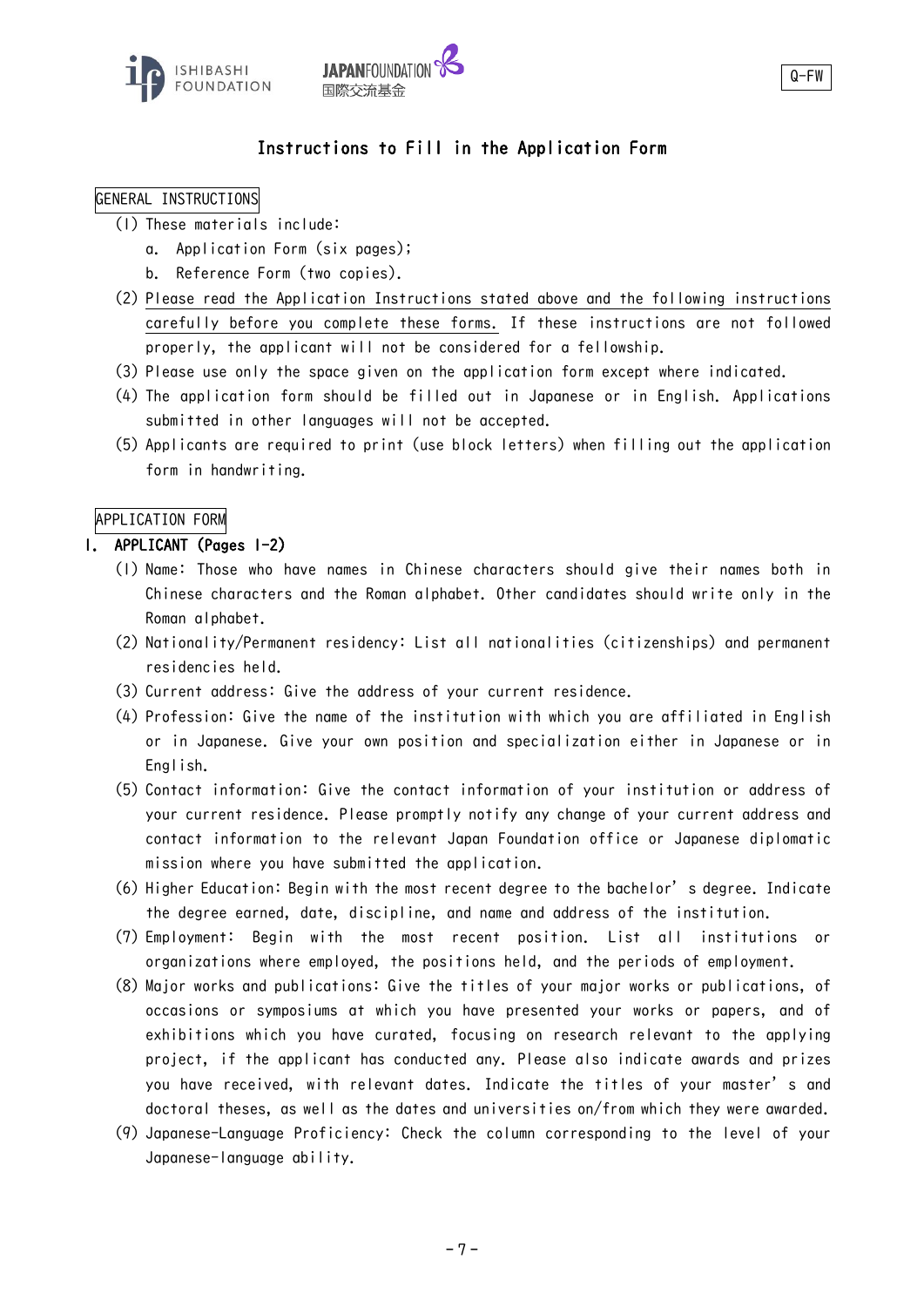



- (10)English-Language Proficiency: Check the column to indicate the level of your Englishlanguage ability.
- (11)Previous stay in Japan: Applicants who have been in Japan should indicate the period and purpose of each stay, and list any grants/fellowships received. It is not necessary to indicate stopovers or short trips for sightseeing. If in Japan on a grant/fellowship from the Japan Foundation, please specify the period and the name of the program, regardless of length.

### 2. OUTLINE OF THE RESEARCH (Pages 3-4)

- (1) Project Title: Give the title of the project.
- (2) Summary of the Project: Give the summary of the project within 200 characters in Japanese (100 words in English).
- (3) Beginning Date and Proposed term of fellowship: The "Beginning Date"of the fellowship is the Fellow's arrival date in Japan, and the "End Date" of the fellowship is the Fellow's departure date from Japan. The fellowship must begin between June 1, 2022 and March 15, 2023. The term of the fellowship must be between 21 days and 59 days.
- (4) Schedule: Give the activity schedule in Japan.
- (5) Cooperating Institutions/Individuals in Japan: In order to conduct research in Japan, cooperating institutions/individuals are necessary. Give the exact name of the institution/individual whose cooperation you intend to obtain. Check the current status of your arrangements with this institution/individual in the "Status" section of page 3.
- (6) Referees: List the names of two individuals to whom you are sending the Reference Form.
- (7) Other grants: Applicants who are submitting requests to other funding organizations must list the names of these organizations and the length of the term requested as well as the dates that awards will be announced. Indicate the results if already known.

### 3. CONTENTS OF THE RESEARCH (DETAILED) (Pages 5-7)

Type in the given space only.

- (1) Describe the research purpose and significance, including relevant research, if any.
- (2) Describe the research content concretely.
- (3) Write a concrete research method, giving the plan and the necessary period of time. Give a specific reason for the need to stay in Japan instead of remaining in one's own country.
- (4) Describe the status of preparations for the applying research project.
- (5) Describe the goal of the applying research project and the method to disseminate the outcome.
- (6) Describe your mid-long term goal in research and career.

#### REFERENCE FORM (Pages 8-9)

(1) Applicants should ask two individuals, who are not applicants' cooperating individuals in Japan, and who are willing and competent to judge the applicant's ability to carry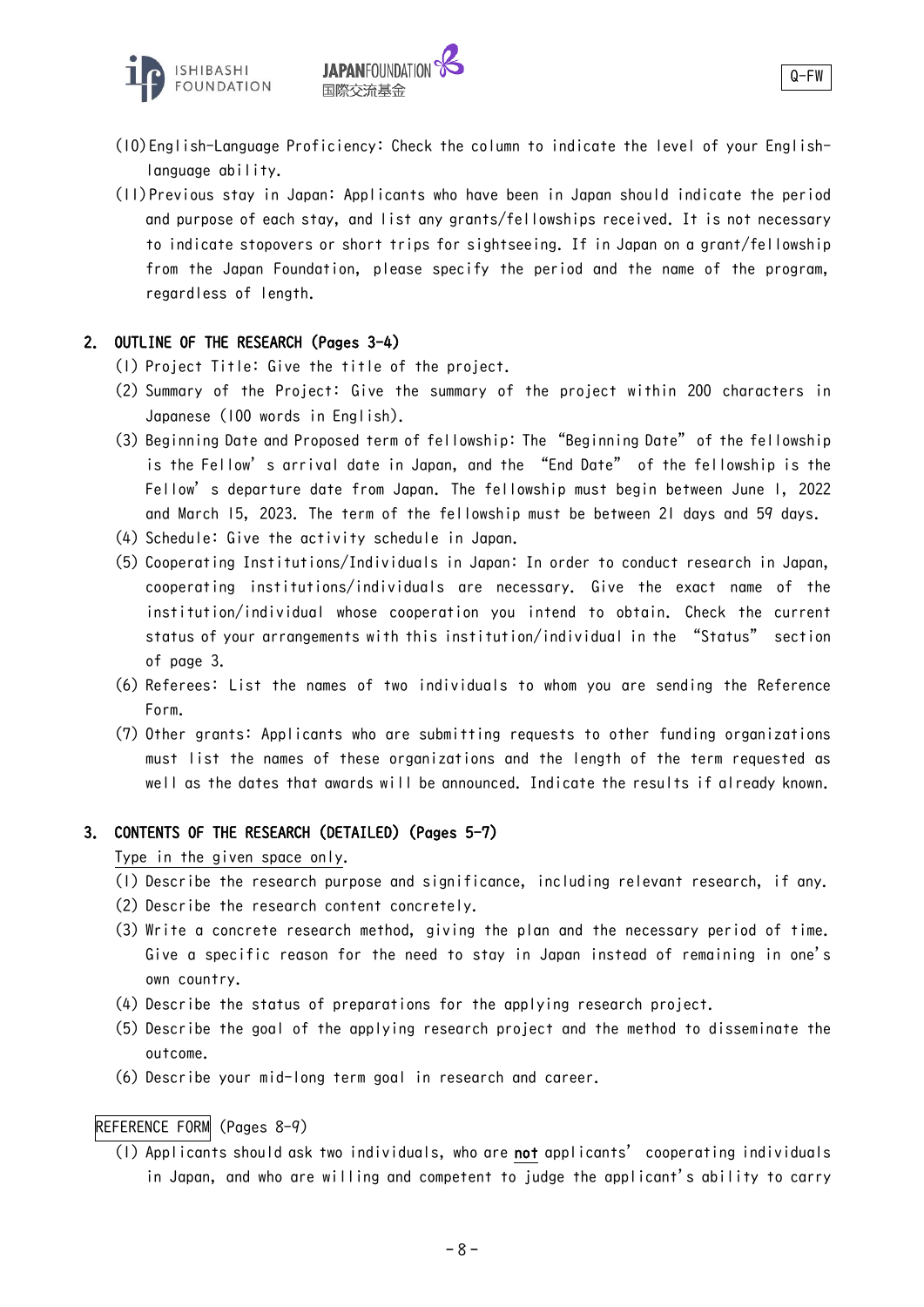



out their proposal. One should be an expert in the field of the research project for which they are applying.

- (2) Applicants should fill in the boxes outlined in bold lines, ask referees to forward the Reference Forms to the same place where the applicant should submit the application no later than December 1, 2021, and indicate the address in the box outlined in bold lines.
- (3) The referee may use the space provided on the form, or attach a signed letter.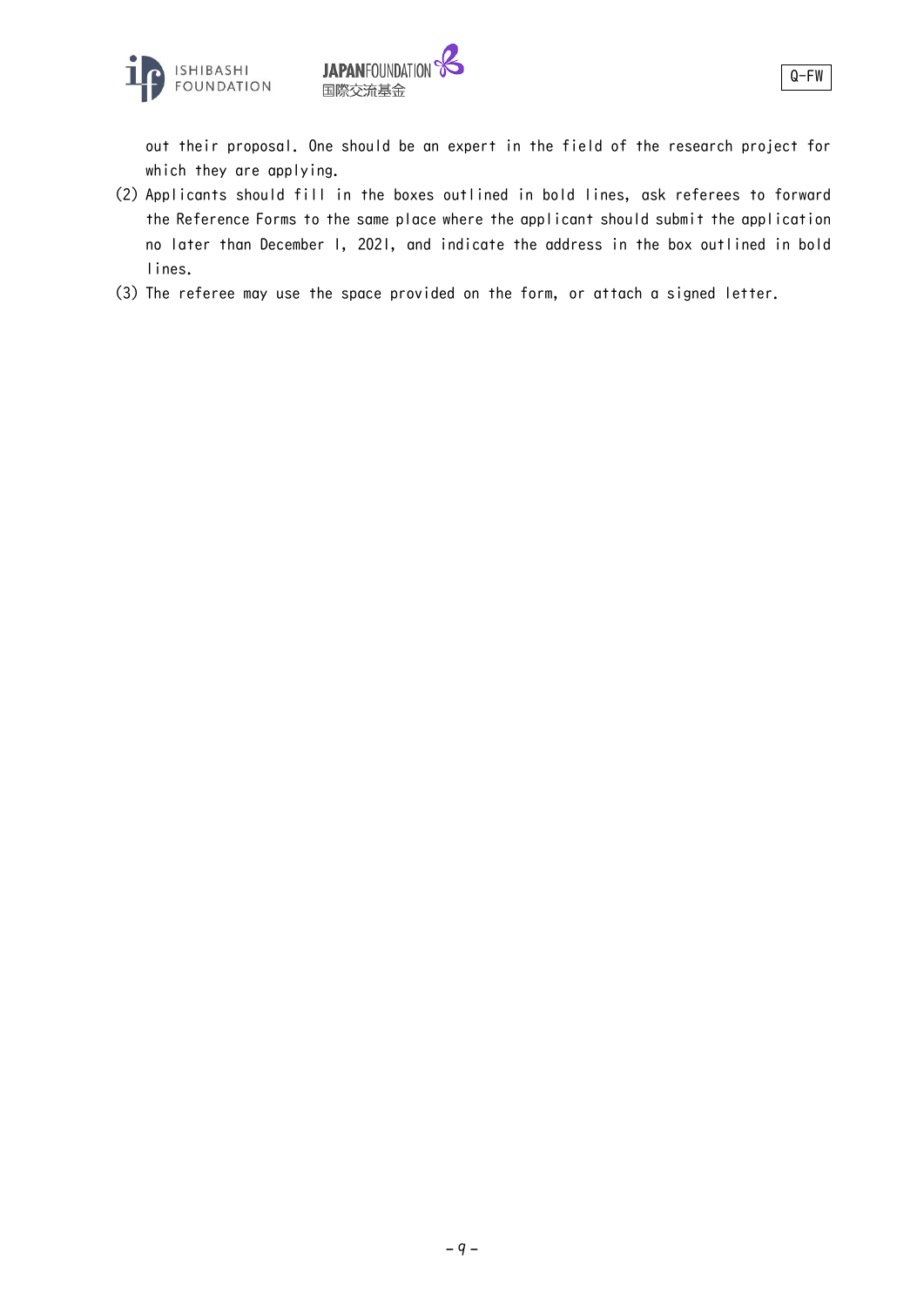

### 令和 4(2022)年度申請用 For FY 2022

# 石橋財団・国際交流基金 日本美術リサーチフェローシップ 申請書

Ishibashi Foundation/The Japan Foundation Fellowship

for Research on Japanese Art Application Form

独立行政法人国際交流基金理事長 殿

**SHIBASHI FOUNDATION** 

To:Mr. Kazuyoshi Umemoto

President, The Japan Foundation

独立行政法人国際交流基金プログラム・ガイドラインに従い、下記のとおり助成金の交付を申請します。

I hereby apply for a grant under this grant program as follows, according to The Japan Foundation Program Guidelines.

| 提出日(年月日)         |  |  |
|------------------|--|--|
| Submission date: |  |  |
| Year/Months/Day  |  |  |

### 1. 申請者について Applicant

(1) ※氏名はパスポートの記載どおり記入すること。(Name: Same as is written in your passport) ↓※1つだけチェックすること。Note: Check only one.

| $\square$ Prof. | 漢<br>字         | 姓 Family | 名 First, Middle |
|-----------------|----------------|----------|-----------------|
| $\Box$ Dr.      | Chinese        |          |                 |
| 氏名   □ Ms.      | characters     |          |                 |
| $Name \Box Mr.$ | ローマ字           | 姓 Family | 名 First, Middle |
| $\Box$ Other    | Roman alphabet |          |                 |
|                 |                |          |                 |

| (2)         |                | (3)        |
|-------------|----------------|------------|
| 国籍          | 生年月日 Birthday  | 現住所        |
| Nationality | Year/Month/Day | Address of |
| 永住権         |                | current    |
| Permanent   |                | residence  |
| residency   |                |            |

 $(4)$ 

|         |                | 日本語        |         |                   |          |        |  |
|---------|----------------|------------|---------|-------------------|----------|--------|--|
|         | 所属機関           | Japanese   |         |                   |          |        |  |
|         | Institution/   | 英語         |         |                   |          |        |  |
| 現職      |                | English    |         |                   |          |        |  |
| Profes- | Department     | 住所         |         |                   |          |        |  |
|         |                | Address    |         |                   |          |        |  |
| sion    |                | 日本語        |         |                   | 日本語      |        |  |
|         | 役職<br>Position | Japanese   |         | 専門分野<br>Speciali- | Japanese |        |  |
|         |                | 英語         |         | zation            | 英語       |        |  |
|         |                | English    |         |                   | English  |        |  |
| (5)     |                |            |         |                   |          |        |  |
| 連絡牛     | $\Box$         | 勤務先 Office | $Te1$ : |                   | Fax:     | Email: |  |

| 連絡先         | 勤務先 Office<br>$\blacksquare$ | $Te$ : | Fax: | Emai |
|-------------|------------------------------|--------|------|------|
| Contact     | 現 住 所<br>Current             |        |      |      |
| information | residence                    |        |      |      |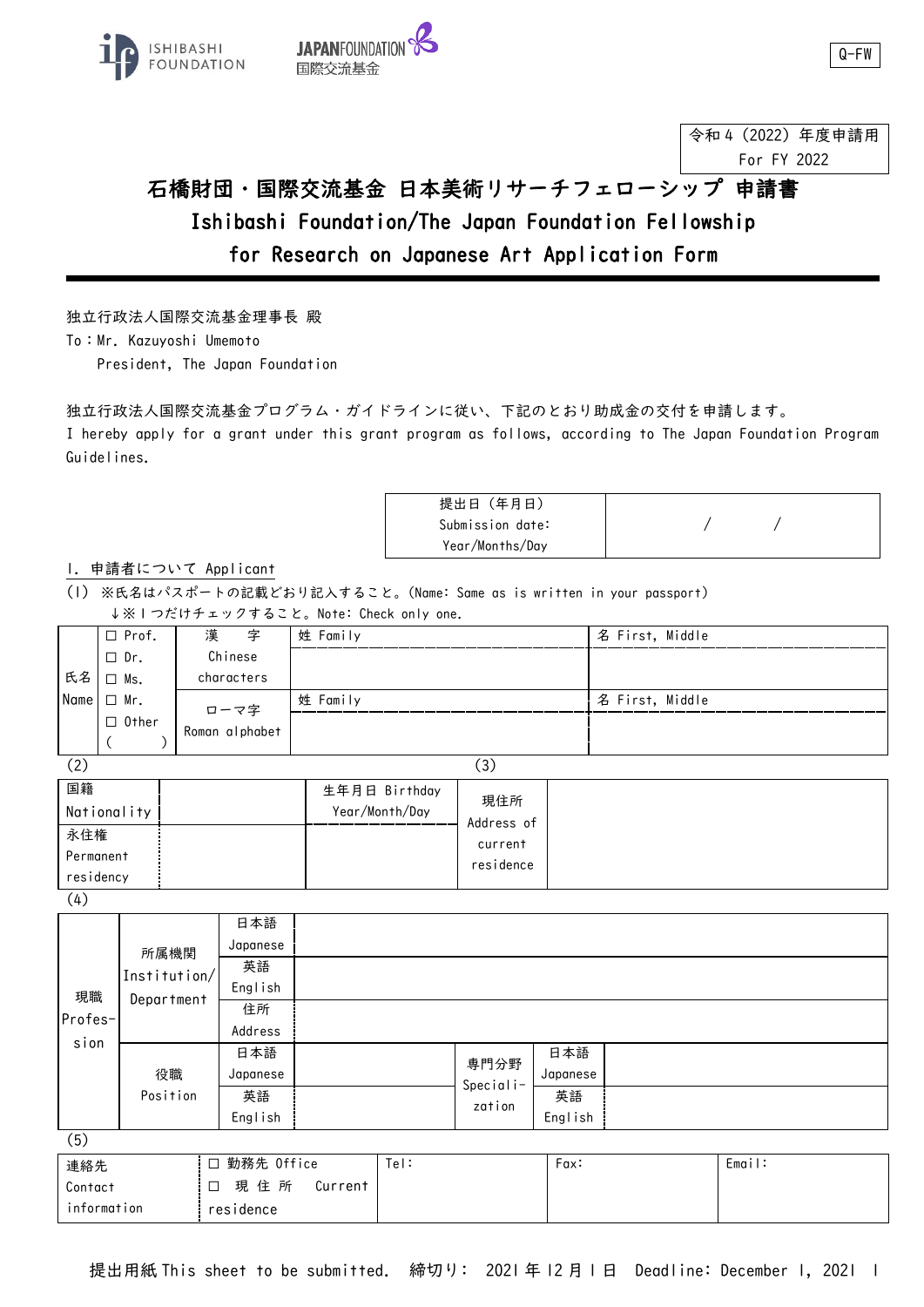



Q-FW

(6)

学歴(添付可)Higher education (Attachment accepted)

(7)

### 職歴(添付可)Employment (Attachment accepted)

(8)

主な業績(申請事業の関連分野を中心に)(添付可)

Applicant's major works and publications (focusing on research relevant to the applying projects.) (Attachment accepted)

| (9)                                    | (10)             |         |                  |         |                                   |           |                  |         |                     |         |                                                                                                     |
|----------------------------------------|------------------|---------|------------------|---------|-----------------------------------|-----------|------------------|---------|---------------------|---------|-----------------------------------------------------------------------------------------------------|
| 日本語能力<br>Japanese-Language Proficiency |                  |         |                  |         | 英語能力 English-Language Proficiency |           |                  |         |                     |         |                                                                                                     |
| 会話                                     | $\Box$ Excellent | 読み      | $\Box$ Excellent | 書き      | $\Box$ Excellent                  | 会話        | $\Box$ Excellent | 読み      | <b>I</b> ⊡Excellent | 書き      | □Excellent                                                                                          |
| Speaking                               | $\Box$ Good      | Reading | $\Box$ Good      | Writing | $\square$ Good                    | Speaking  | $\Box$ Good      | Reading | $\Box$ Good         | Writing | $\square$ Good                                                                                      |
| and                                    | $\Box$ Fair      |         | $\Box$ Fair      |         | $\Box$ Fair                       | and       | $\Box$ Fair      |         | $\Box$ Fair         |         | $\Box$ Fair                                                                                         |
| Listening                              | $\square$ Poor   |         | $\square$ Poor   |         | $\square$ Poor                    | Listening | $\square$ Poor   |         | $\square$ Poor      |         | $\square$ Poor                                                                                      |
|                                        | $\Box$ None      |         | $\Box$ None      |         | $\Box$ None                       |           | $\Box$ None      |         | $\Box$ None         |         | $\Box$ None                                                                                         |
|                                        |                  |         |                  |         |                                   |           |                  |         |                     |         |                                                                                                     |
|                                        |                  |         |                  |         |                                   |           |                  |         |                     |         | 日本語資格、試験成績等 Japanese-Language Qualifications, if 英語資格、試験成績等 English-Language Qualifications, if any |
| any                                    |                  |         |                  |         |                                   |           |                  |         |                     |         |                                                                                                     |
|                                        |                  |         |                  |         |                                   |           |                  |         |                     |         |                                                                                                     |
|                                        |                  |         |                  |         |                                   |           |                  |         |                     |         |                                                                                                     |

(11)

日本滞在歴、及び本フェローシップ開始日までの日本滞在予定(期間、目的、受けたグラントを明記のこと。国際交流基金の招へ いによる全ての来日を含む。)

Previous stays in Japan and stays in Japan scheduled before the Fellowship's Beginning Date (period, purpose, grants received including all the visit to Japan invited by the Japan Foundation)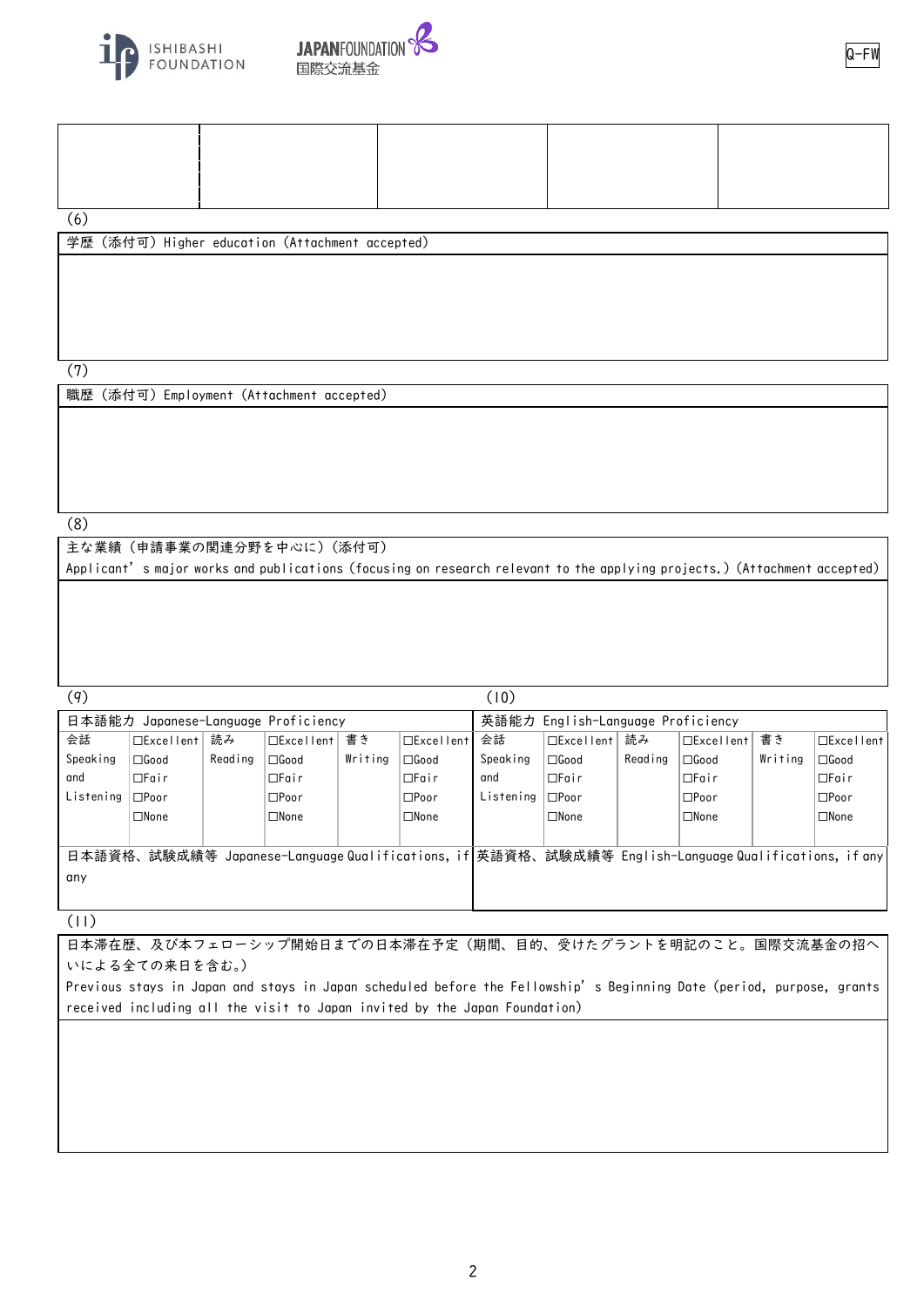



### 2. 調査研究の概要 Outline of the Research

(1) ※可能な限り両方の言語で記入すること。Fill in both Japanese and English if possible.

| プロジェ    | 日本語      |  |
|---------|----------|--|
| クト題目    | Japanese |  |
| Project | 英語       |  |
| title   | English  |  |
| (2)     |          |  |

Q-FW

(2)

プロジェクトの要約 Summary of the Project (No more than 100 words)

### (3) ※開始日は2022年6月1日以降、2023年3月15日の間とすること。Beginning Date must fall between June 1, 2022 and March 15, 2023.

| 開始日(日本到着日)              |    | 年/月/日 Year /Month /Day | 終了日 (日本出発日)           |    | 年/月/日 Year /Month /Day |
|-------------------------|----|------------------------|-----------------------|----|------------------------|
| Beginning Date (Date of |    |                        | End Date (Date of     |    |                        |
| arrival in Japan)       | 20 |                        | departure from Japan) | 20 |                        |
|                         |    |                        | 期間                    |    |                        |
|                         |    |                        | Proposed term of      |    |                        |
|                         |    |                        | fellowship            |    | 日間Days                 |

(4) スケジュール Schedule

| $\langle \cdot \rangle$ $\rightarrow$ $\langle \cdot \rangle$ $\rightarrow$ $\equiv$ $\langle \cdot \rangle$ donous $\langle \cdot \rangle$ |                       |       |                                                       |
|---------------------------------------------------------------------------------------------------------------------------------------------|-----------------------|-------|-------------------------------------------------------|
|                                                                                                                                             | いつから(年月日)   いつまで(年月日) | 都市    | 活動内容(協力機関や協力者、取材先も記載のこと)                              |
| From (YY/MM/DD)                                                                                                                             | To (YY/MM/DD)         | City  | Activities (Please include cooperating institutions / |
|                                                                                                                                             |                       |       | individuals, etc.)                                    |
|                                                                                                                                             |                       | Tokyo | Arrival in Japan                                      |
|                                                                                                                                             |                       |       | Orientation at the Japan Foundation Headquarters      |
|                                                                                                                                             |                       |       |                                                       |
|                                                                                                                                             |                       |       |                                                       |
|                                                                                                                                             |                       |       |                                                       |
|                                                                                                                                             |                       |       |                                                       |
|                                                                                                                                             |                       |       |                                                       |
|                                                                                                                                             |                       |       |                                                       |
|                                                                                                                                             |                       |       |                                                       |
|                                                                                                                                             |                       |       |                                                       |
|                                                                                                                                             |                       |       |                                                       |
|                                                                                                                                             |                       |       |                                                       |
|                                                                                                                                             |                       | Tokyo | Wrap-up session at the Japan Foundation Headquarters  |
|                                                                                                                                             |                       |       | Departure from Japan                                  |

(5) 協力機関、協力者 Cooperating Institution(s)/Individual(s) in Japan

| 協力機関、協力者<br>Cooperating<br>Institution(s)/Individual(s) in Japan | 住所、連絡先<br>Address, Contact Information | 状況<br>Status                                     |
|------------------------------------------------------------------|----------------------------------------|--------------------------------------------------|
|                                                                  |                                        | □ 同意済み Consent granted<br>□ 調整中 In negotiations  |
|                                                                  |                                        | □ 検討中 In consideration<br>□ 同意済み Consent granted |
|                                                                  |                                        | □ 調整中 In negotiations                            |
|                                                                  |                                        | □ 検討中 In consideration                           |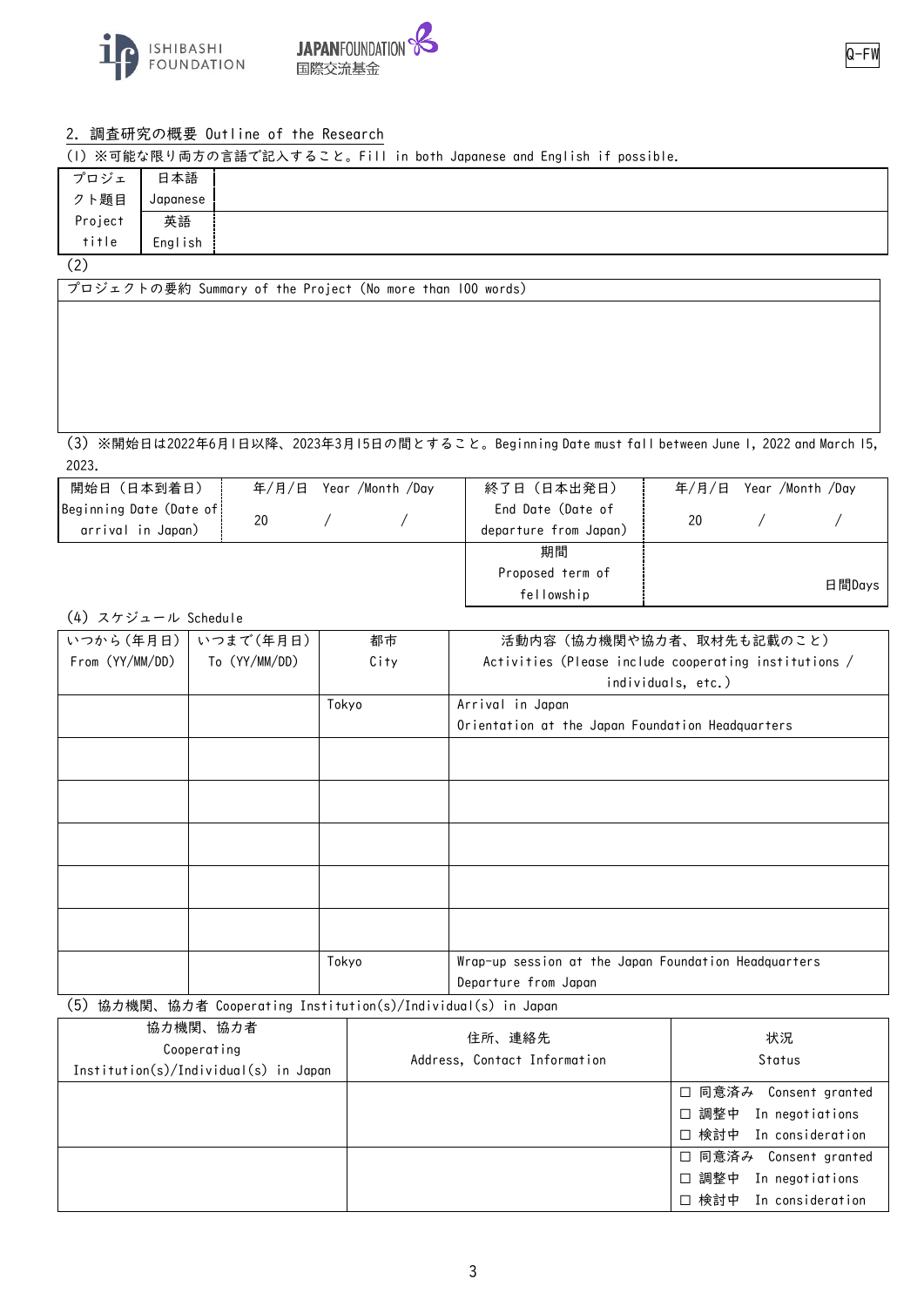





|  | □ 同意済み Consent granted |
|--|------------------------|
|  | □ 調整中 In negotiations  |
|  | □ 検討中 In consideration |
|  | □ 同意済み Consent granted |
|  | □ 調整中 In negotiations  |
|  | □ 検討中 In consideration |

### (6)

| 推薦者(推薦書を依頼した人物の氏名を記入すること。)Name of Referees of the Reference Form |     |                |                |                      |        |        |  |
|------------------------------------------------------------------|-----|----------------|----------------|----------------------|--------|--------|--|
|                                                                  | 2.  |                |                |                      |        |        |  |
| (7)                                                              |     |                |                |                      |        |        |  |
| 同じ時期に、同じ目                                                        |     | 奨学金名           | いつからいつまで (年月日) |                      | 対象期間   | 結果     |  |
| 的のために応募し                                                         |     | Name of grants |                | From - To (YY/MM/DD) | Months | Result |  |
| ている他の奨学金                                                         |     |                |                |                      |        |        |  |
| Other grants for                                                 |     |                |                |                      |        |        |  |
| which you have                                                   | I2. |                |                |                      |        |        |  |
| applied for the                                                  |     |                |                |                      |        |        |  |
| same purpose and                                                 |     |                |                |                      |        |        |  |
| period as this                                                   | 3.  |                |                |                      |        |        |  |
| fellowship                                                       |     |                |                |                      |        |        |  |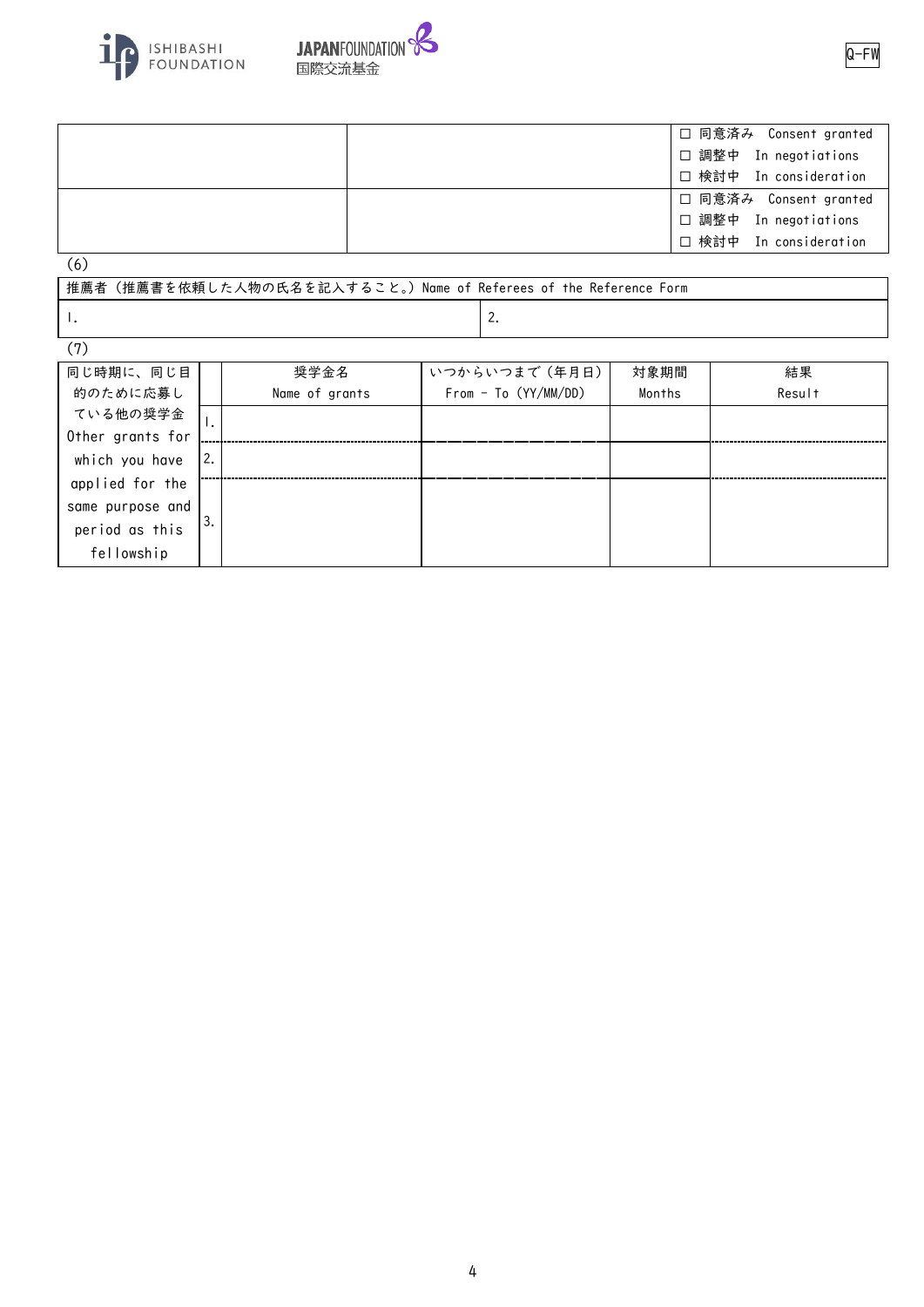



3. 調査研究の内容(詳細)Contents of the Research (detailed)

(添付不可、文字サイズ10ポイントで記入、欄内におさめること)

\*No attachment accepted; write in 10-point font size and only within the given space)

※以下の内容を必ず記入すること。Please provide the following information.

- (1) 調査研究の目的・意義 Research purpose and significance
- (2) 調査研究の内容 Research content
- (3) 調査研究の方法と計画 Research methodology and research plan
- (4) 準備状況 Status of preparations
- (5) 調査研究の達成目標と成果発表方法 Goal of the research project and the method to disseminate the outcome
- (6) 研究やキャリアの中長期的な展望 Mid-long term goal in research and career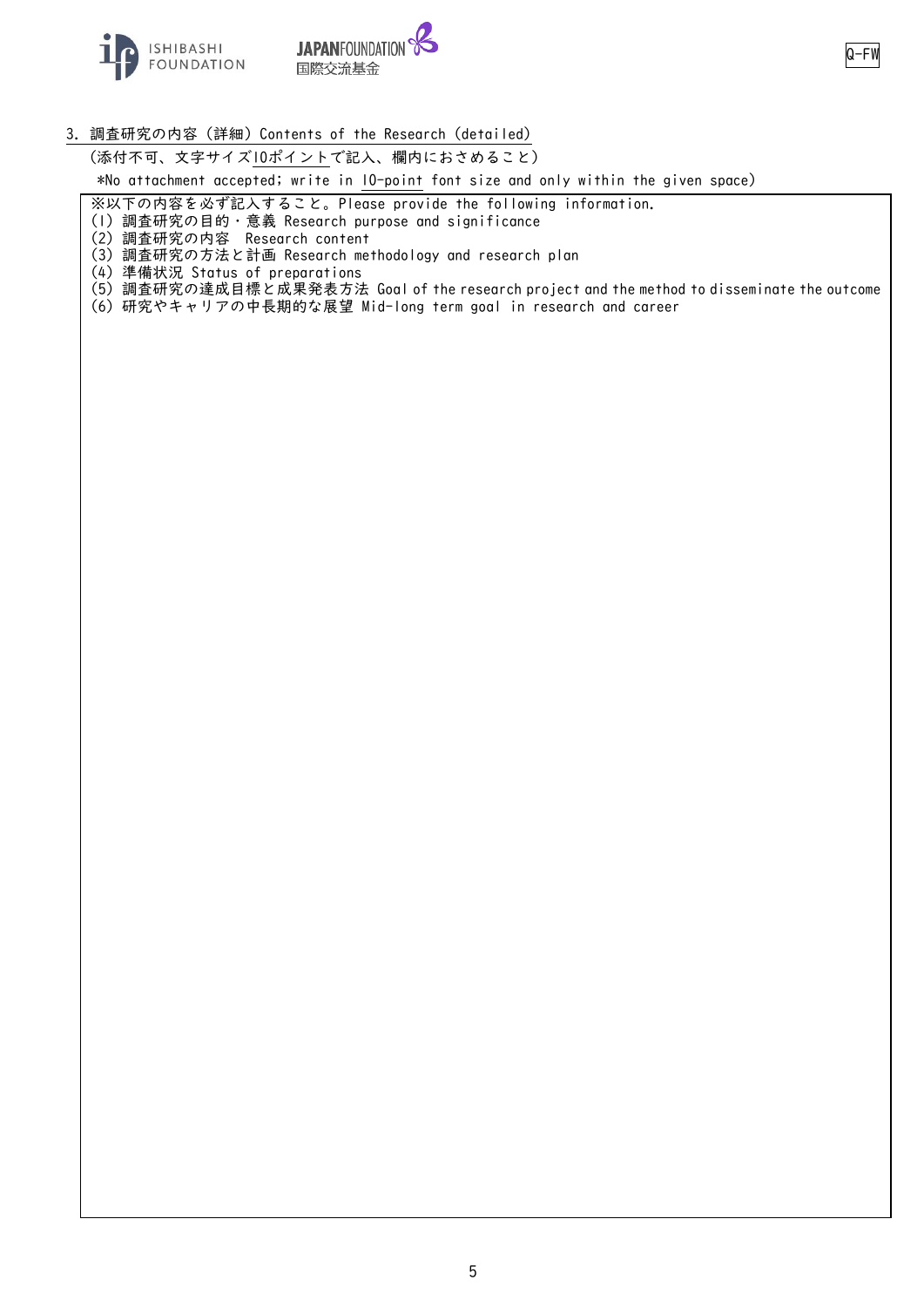



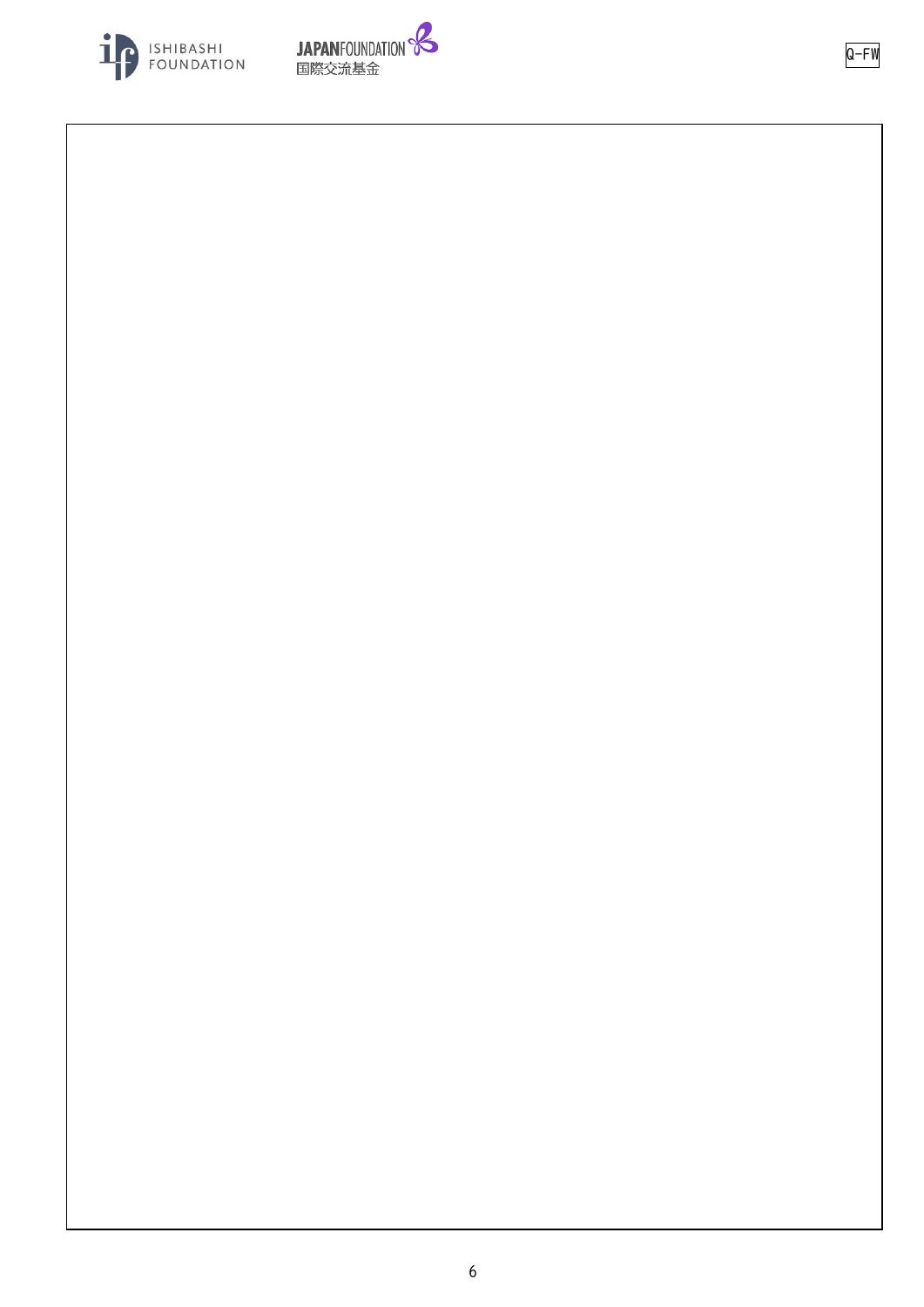



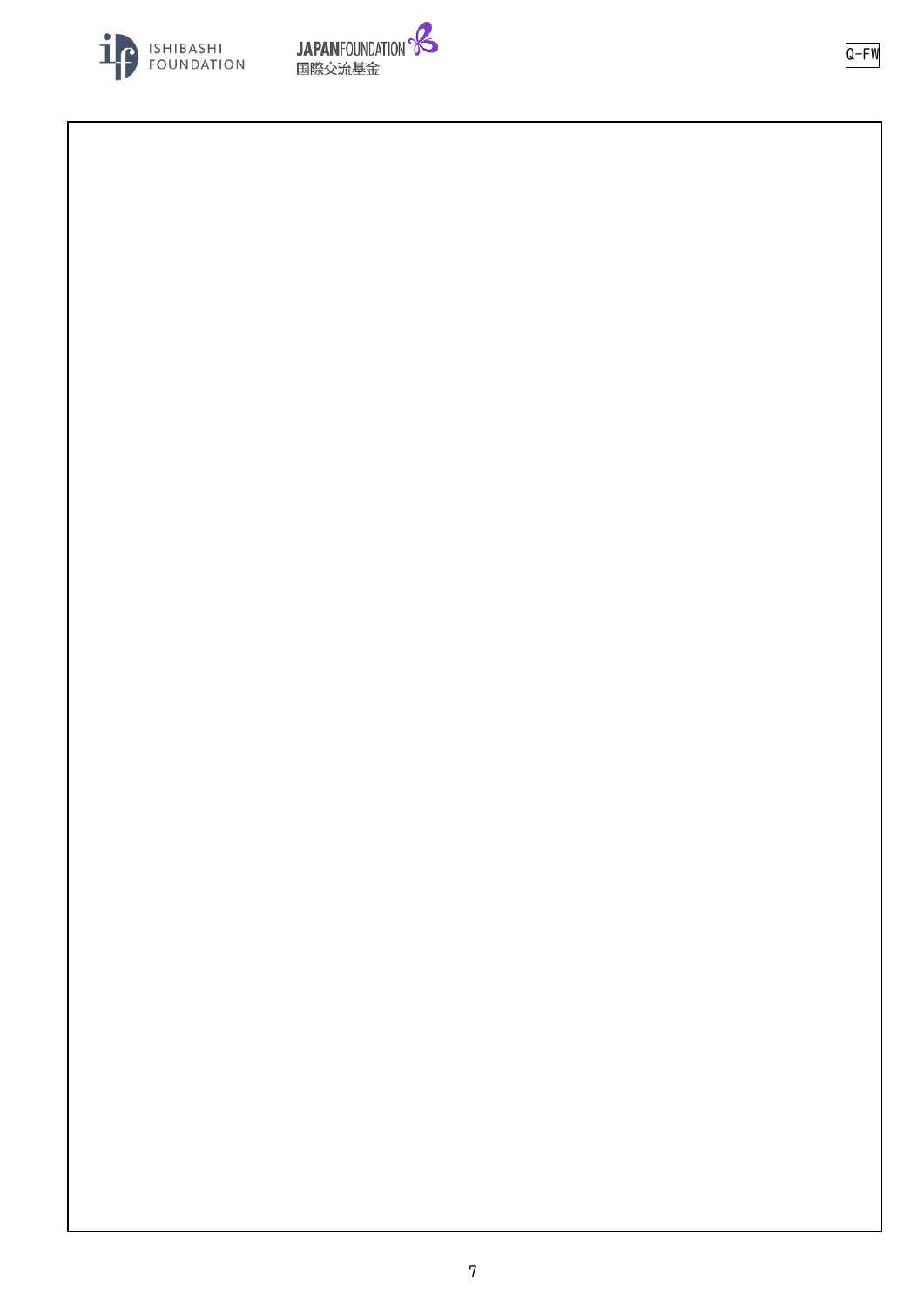





| 推薦書                                                                                              | 石橋財団・国際交流基金 日本美術リサーチフェローシップ                                                                                                              |  |  |  |  |  |
|--------------------------------------------------------------------------------------------------|------------------------------------------------------------------------------------------------------------------------------------------|--|--|--|--|--|
| Reference Form Ishibashi Foundation/The Japan Foundation Fellowship for Research on Japanese Art |                                                                                                                                          |  |  |  |  |  |
| 下記申請者は石橋財団・国際交流基金 日本美術リサーチフェ                                                                     | The person named below wishes to apply for the Ishibashi                                                                                 |  |  |  |  |  |
| ローシップを受けることを希望し、貴殿の推薦を得たいとしてお                                                                    | Foundation/The Japan Foundation Fellowship for Research on Japanese                                                                      |  |  |  |  |  |
| ります。                                                                                             | Art. The applicant would like you to write a letter of reference.                                                                        |  |  |  |  |  |
| つきましては、申請者の当該プロジェクトに取り組む資格、そ                                                                     | Please assess the applicant's competence to carry out the proposal                                                                       |  |  |  |  |  |
| の成功の見込み、必要性及び重要性、貴殿と申請者の専門分野に                                                                    | as described, as well as the importance and impact of the project,<br>and describe the relationship between you and the applicant in the |  |  |  |  |  |
| おけるかかわり等について日本語又は英語でご記入の上、2021                                                                   | special field. Please send the original form to the address which                                                                        |  |  |  |  |  |
| 年12月1日必着で下記太線枠内の宛先に原本をご送付ください。                                                                   | appears below in the box outlined in bold lines by the deadline of                                                                       |  |  |  |  |  |
| 採否決定は2022年4月末までに国際交流基金海外事務所または                                                                   | December 1, 2021.                                                                                                                        |  |  |  |  |  |
| 日本国大使館・総領事館を通して本人に通知します。推薦者への                                                                    | The result will be notified to the applicant by the end of April                                                                         |  |  |  |  |  |
| 採否決定通知は行っておりませんので、あらかじめご了承くださ                                                                    | 2022 through the Foundation overseas office or Japanese diplomatic                                                                       |  |  |  |  |  |
| $\mathcal{L}^{\lambda}$                                                                          | mission. Please note that the Foundation does not inform referees                                                                        |  |  |  |  |  |
| 推薦書は、採否審査及び事後評価のため、外部有識者等の評価                                                                     | of the results notification.                                                                                                             |  |  |  |  |  |
| 者に提示されることがあります。その際、評価者には、個人情報                                                                    | Copies of the form may be provided to outside consultants in the<br>screening process and for the evaluation of the finished project.    |  |  |  |  |  |
| の安全確保のための措置を講じていただくようにしています。                                                                     | The Japan Foundation requests the consultants to take measures to                                                                        |  |  |  |  |  |
| 提出された推薦書は一切返却しませんので、あらかじめご了承                                                                     | ensure safety of the provided personal information.                                                                                      |  |  |  |  |  |
| ください。                                                                                            | Submitted forms are not to be returned.                                                                                                  |  |  |  |  |  |
| ※太線枠内は申請者が記入のこと。Note: the applicant should fill in boxes outlined in bold lines.                 |                                                                                                                                          |  |  |  |  |  |
| 以下の宛先に送付願います。Please send this form to the address as below.                                      |                                                                                                                                          |  |  |  |  |  |
|                                                                                                  |                                                                                                                                          |  |  |  |  |  |
| 国際交流基金海外事務所 The Japan Foundation overseas office [<br>П                                          |                                                                                                                                          |  |  |  |  |  |

|                   | 国際父流基金海外事務所 The Japan Foundation overseas office L<br>住所 Address [ |                                   |                   |                         |           |  |  |
|-------------------|--------------------------------------------------------------------|-----------------------------------|-------------------|-------------------------|-----------|--|--|
| □<br>住所 Address [ | 在外公館 Japanese diplomatic mission [                                 |                                   |                   |                         |           |  |  |
|                   |                                                                    | 氏名 Name (Family name, First name) | 国籍<br>Nationality |                         | 永住権       |  |  |
| 申請者<br>Applicant  |                                                                    |                                   |                   |                         | Permanent |  |  |
|                   |                                                                    |                                   |                   |                         | residency |  |  |
|                   | 所属機関                                                               |                                   |                   |                         |           |  |  |
|                   | Institution                                                        |                                   |                   |                         |           |  |  |
|                   | 研究題目                                                               |                                   |                   |                         |           |  |  |
|                   | Project title                                                      |                                   |                   |                         |           |  |  |
|                   | 氏名 Name                                                            |                                   |                   | 連絡先 Contact information |           |  |  |
|                   | 現職 Position                                                        |                                   |                   |                         |           |  |  |
| 評価記入者             | 所属機関                                                               |                                   |                   |                         |           |  |  |
| Referee           | Institution                                                        |                                   |                   |                         |           |  |  |
|                   | 専門分野                                                               |                                   |                   |                         |           |  |  |
|                   | Specialization                                                     |                                   |                   |                         |           |  |  |
|                   |                                                                    | 所見(本欄のみならず、署名済みの書類を添付いただいても結構です。) |                   |                         |           |  |  |

Comments (You may either use this space or attach a signed letter.)

日付 Date 署名 Signature